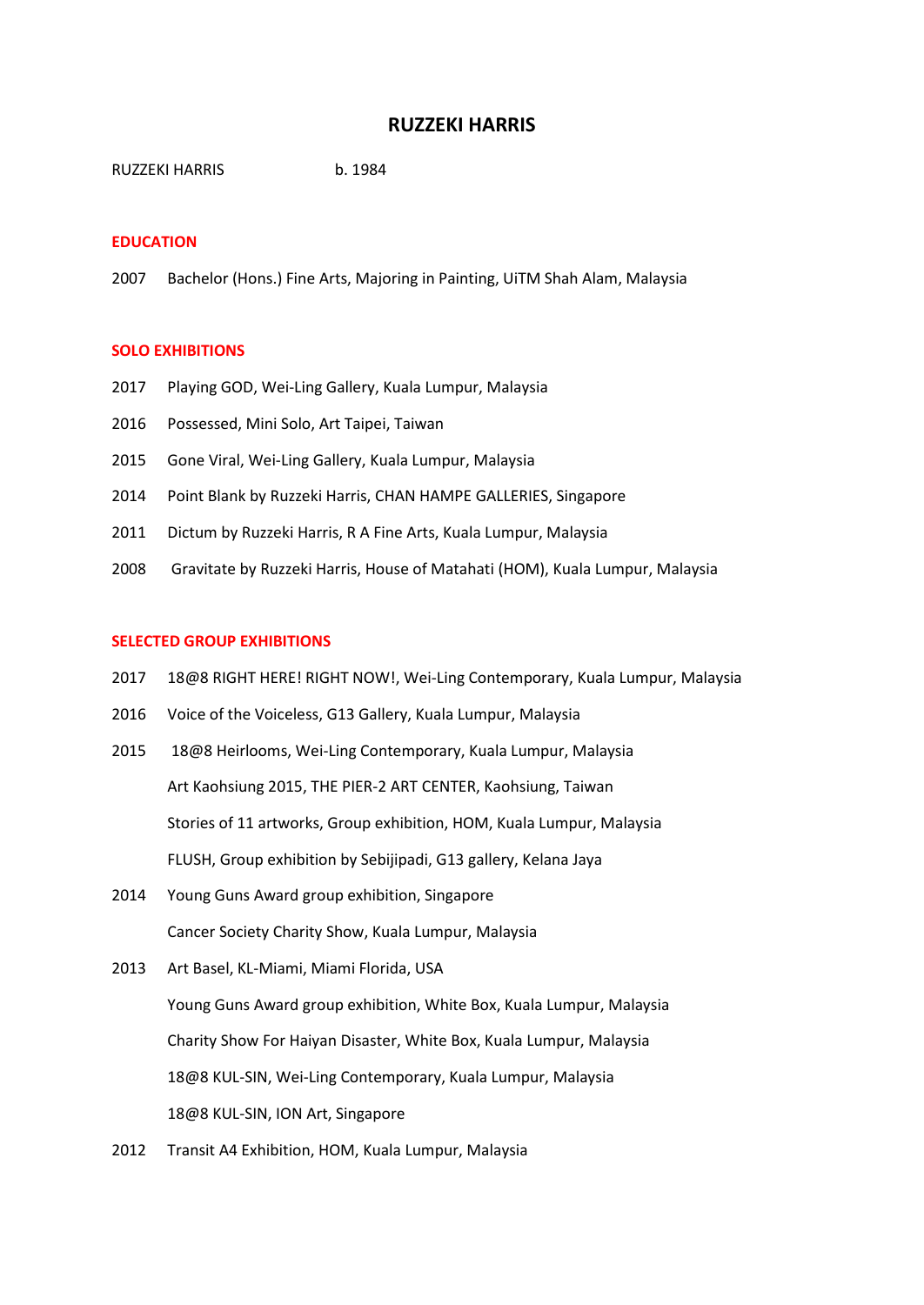Bright Young Things, Wei-Ling Gallery, Kuala Lumpur, Malaysia Precious Little Pieces, Wei-Ling Gallery, Kuala Lumpur, Malaysia

- 2011 Art Expo, MATRADE Exhibition and Convention Centre, Kuala Lumpur, Malaysia The X Residence, Group Exhibition, House of Matahati (HOM), Kuala Lumpur, Malaysia
- 2010 Fragment, Exhibition #7, Malihom A.I.R. Programme, Penang, Malaysia
- 2009 Uncut, Group exhibtion, Shambala Gallery, Copenhagen, Denmark MEA Award, Group exhibition, Kuala Lumpur, Malaysia Dazed in Mazes, 4men show, Valentine Willie Fine Art, Kuala Lumpur, Malaysia Contemporary Rhetoric, Group show, Valentine Willie Fine Art, Kuala Lumpur, Malaysia B.A.C.A, 4 men show, R A Fine Arts, Kuala Lumpur, Malaysia Young & New: Part 2, House of Matahati (HOM), Kuala Lumpur, Malaysia Open house Raya, Group show, Gallery Chandan, Kuala Lumpur, Malaysia Young & New: Part 1, House of Matahati (HOM), Kuala Lumpur, Malaysia Graffiti clinic instructor, Rakan Muda Klang & Puchong, Selangor, Malaysia Quddinandfriends '08, Group exhibition, Mc Cann Worldgroup, Selangor, Malaysia 'Bukak Mata' Group exhibition, Studio Dikala jingga, Shah Alam, Malaysia 'Loveartpassion'. Group exhibition, 360studio Gallery, Kuala Lumpur, Malaysia 'Young & New Part 1', Group exhibition, House of Matahati (HOM), Kuala Lumpur, Malaysia
- 2007 Mana Batik? Group Installation, Annexe Gallery Central Market, Kuala Lumpur, Malaysia Open Show Shah Alam Gallery, Malaysia 'SoSound' Experimental Music Group Performance, Pati Satu Studio, Malaysia Finalist for PACT MACT Art Competition, Penang, Malaysia Degree Show, Tengku Zaharah Gallery, UiTM Shah Alam, Malaysia The Tanjong Heritage 2007 Art competition organized by Tanjong Public Ltd. Co. consolation prize, Mixed media category, Kuala Lumpur, Malaysia. Flora Fest Art Exhibition, Putrajaya, Malaysia Global Logistic Art Exhibition, KL City Library, Kuala Lumpur, Malaysia
- 2006 Open Show Shah Alam Gallery, Malaysia

The Tanjong Heritage 2006 Art competition organized by Tanjong Public Ltd. Co. consolation prize, printmaking, at Seri Melayu